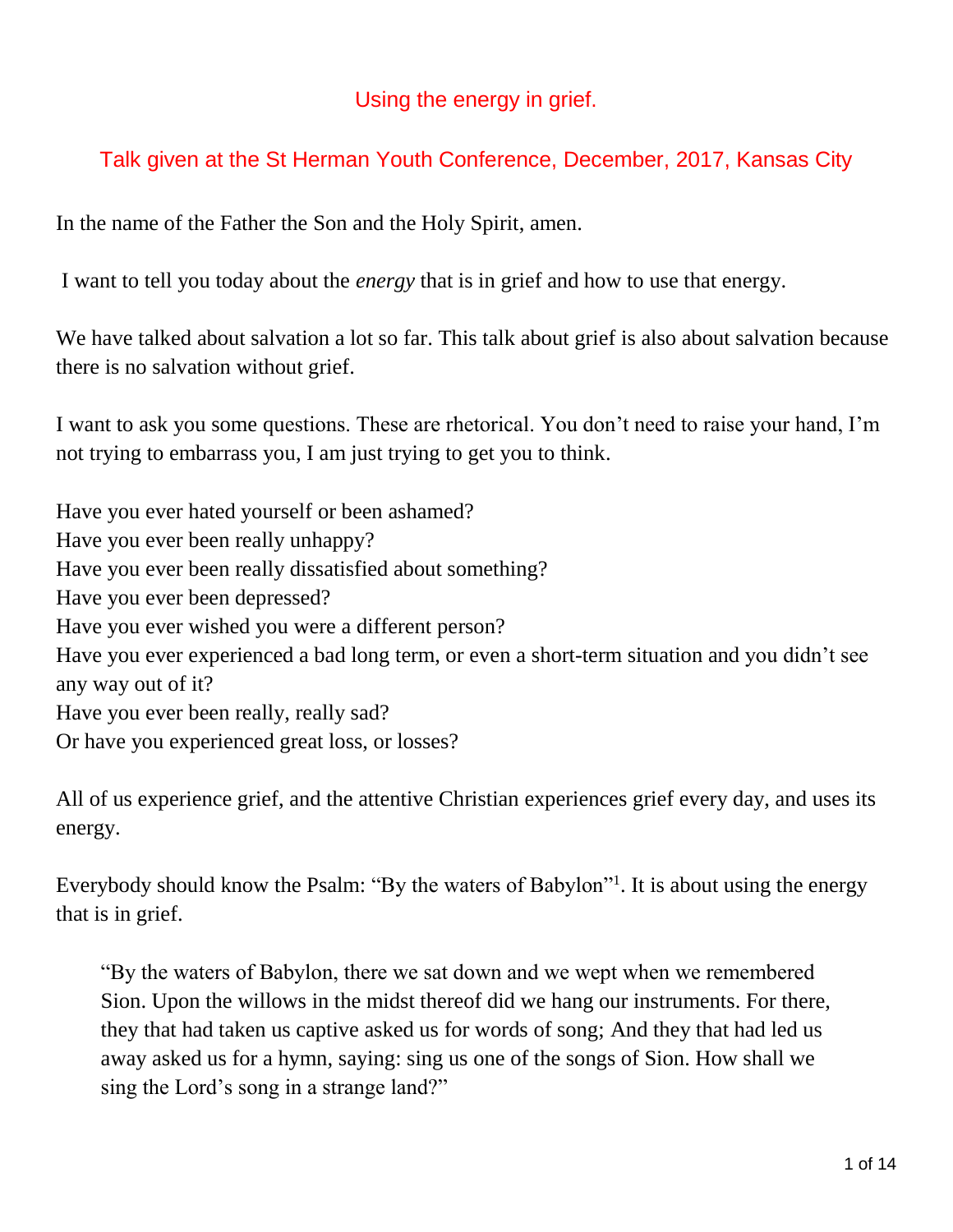Here comes the energy, that is, using the energy.

"If I forget thee, O Jerusalem, let my right hand be forgotten. Let my tongue cleave to my throat, if I remember thee not, If I set not Jerusalem above all others, as at the head of my joy."

There is more to that psalm but I want to just focus on this part. It shows that there is energy in grief. This is all I really want to convince you today, that there is energy in grief.

I want to tell you first about the most important kind of grief that you should feel; every Christian should feel it. If we don't have this grief we won't get anywhere in life. That's an absolute. All other grief should be a derivative of this grief.

Life should be an ascent, it should be us getting better. We were born to ascend. It is a consequence of God making us, because He loves us, in His own image so that we can attain to His likeness. In this life we can be pretty low, with sadness, grief, problems in life, weaknesses, or stuff that is just plain old messed up. But we were not created by God to have sadness, grief, problems in life, weaknesses, or stuff that is just plain old messed up.

**A true Christian must feel grief because of this dichotomy – what we were born for and who we are right now.** Christianity is all about becoming like God because the God-man became like us. When a person tries to do that, they see constantly how far away they are from that goal. And that is the primary source of grief and mourning in this mortal life.

When Adam and Eve sinned in the garden, grief and mourning entered into the world. Scripture tells us that the world even groans from that day.<sup>2</sup>

So, one of the first things I want to do is convince you that grief is a consequence of living in the world. Don't be afraid of it, don't run away from it. If you don't have grief and mourning, then pure and simple, you're just not doing life right.

I don't want get to get too technical with you here, but because we were made in the image of God we have attributes that are like God.

We have **desire**, we have **knowledge**, we have **will**.

You can also think that **will is energy**, that is -- **energy to do things that you want to do**.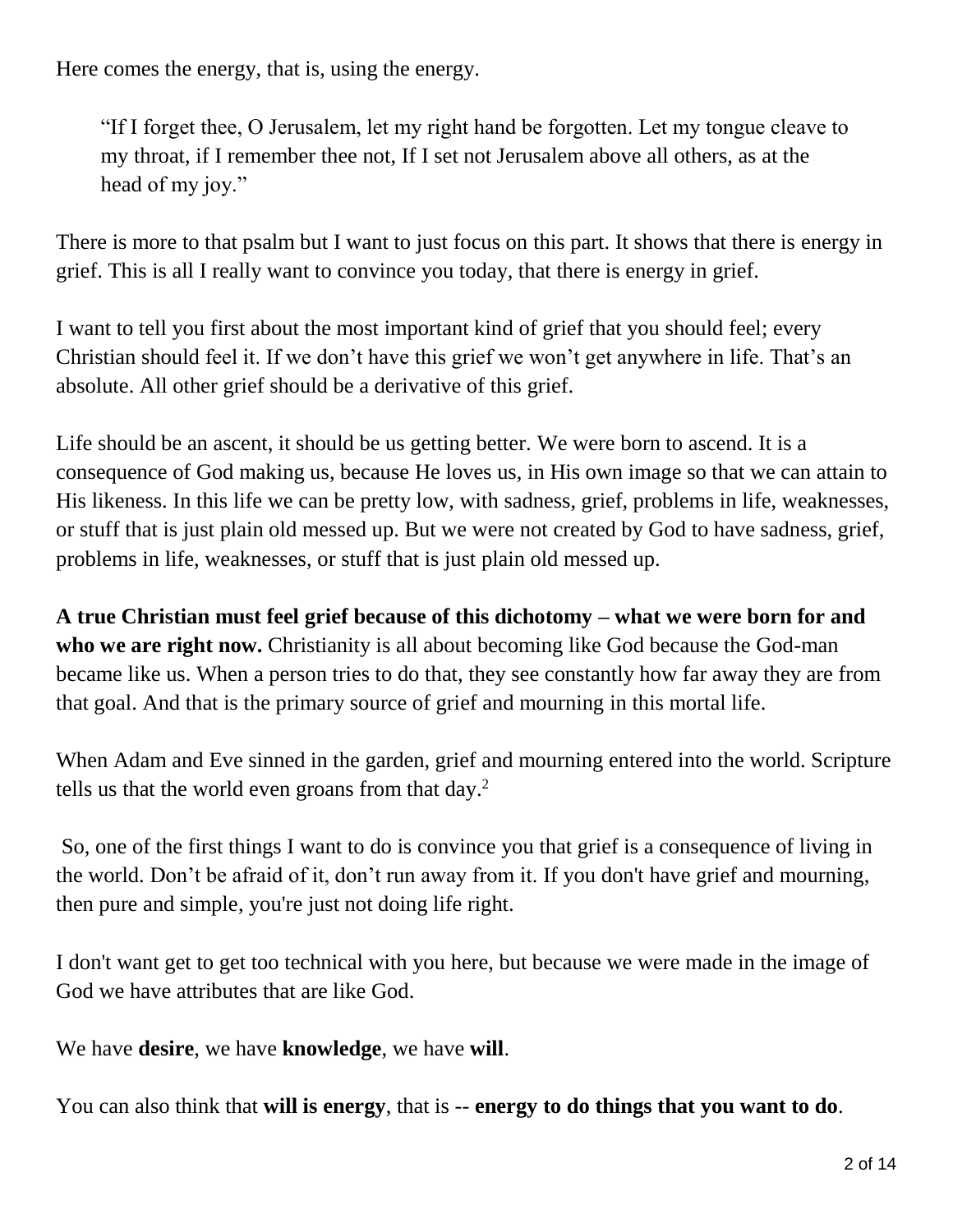Of course, God has perfectly strong will and He can do anything He wants, but we have weak wills and only with God helping us can we do anything good.

### **Grief and mourning are that energy to help you to do good.**

I'm telling you a story that the world doesn't want to tell. They don't understand it. The world thinks of grief and mourning as terrible things to be "recovered" from.

People say things like "it'll take time", or they try to distract a person from their grief, or they are afraid to talk to a grieving person about the object of their grief, as if not thinking about something that has shattered your life is going to make you feel better, or get better.

That's not a Christian point of view.

I have told you already that grief is energy. There's positive and there's negative energy. Fire can destroy; it can burn up, or fire can make things warm and can help you to see, with light. Grief is just like that. Grief cannot go away unless it transforms. Grief that transforms eventually brings us to the point where there is no grief. There is only happiness, there is only God, there is only being in God and knowing God. Grief that does not transform will always destroy, or at least hurt you. It's never good to have grief that does not transform, *ever*.

That's really about all I really have to say to you. The entire point of this talk is that you use the energy that is in your grief.

Now if you believe me about that, then all I need to do is talk about the various kinds of grief, (and there's a lot of it, different kinds) and what to do about harnessing and using the energy that is in that grief.

Many of you have encountered grief about a lot of stuff. All of you should -- or if you have not had this experience, should learn to - experience the daily grief and mourning because God made you to be perfect, and yet, you are still a sinner.

Your sin should cause you grief and the energy of lamenting your sins should bring you to repentance and to try harder.

It doesn't matter how sinful you are, or how habitually you sin, if you have grief for your sin - another way of saying that is "*repentance*" -- God will never abandon you, He will always help you, and eventually you will be free of your sins, and all grief.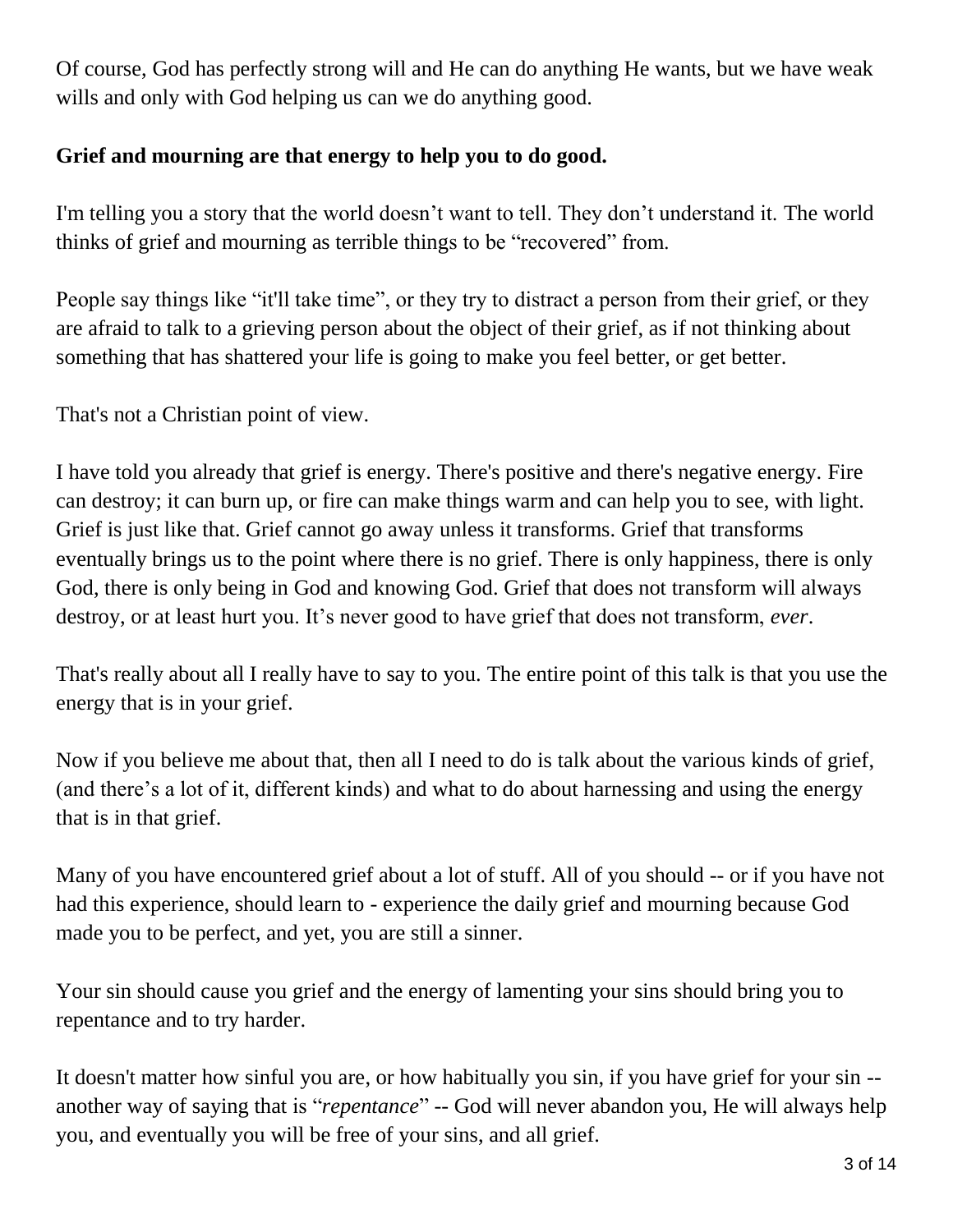I understand that there's complicated things and sometimes you don't know what to do. But if you have that component of always having grief over, or mourning over your sins, with repentance, you God will help you – it will come out in the end that God will help you.

I am going to give you some other examples of grief now. Some of these things are really hard, and this is a dangerous part of this talk, but I decided I had to mention these things out loud. I do not want to make things harder for you, but the only way to get better with grief is to use its energy, to know it and to face it and you cannot get better if you do not talk about it, or if you do not face it.

If you feel a pain in your heart from some of the things I am about to say, don't shrink from the pain, but find a way to transform it. You have people you can talk to in this room; talk to somebody today, tomorrow, the next day. Talk to me if you want to. I don't have anything to offer you as far as intelligence, but I do have experience.

People can have grief because:

- they are confused about their life situation,
- or about relationships with people,
- or their sexuality,
- or that they don't feel God when they pray,
- or they had an abortion,
- or they were raped or sexually abused,
- or they lost a loved one,
- or a loved one has cancer and is suffering,
- or their parents are getting divorced,
- or there is always fighting in the house, or abuse, or disfunction,
- or a loved one committed suicide,
- or they are lonely,
- or because of addictions to drugs or alcohol, or sex, or whatever,
- or they have done a terrible thing, and they are ashamed,
- or just simply they feel that they are just messed up, and will continue to mess up and things are messed up.

There are a million things in this fallen world that bring us grief. Sometimes you have grief because of your sinful desires. For example: maybe you are unhappy because you do not have a lot of money, or you are not as pretty as you think you should be, or as smart, or as popular as you think you want to be.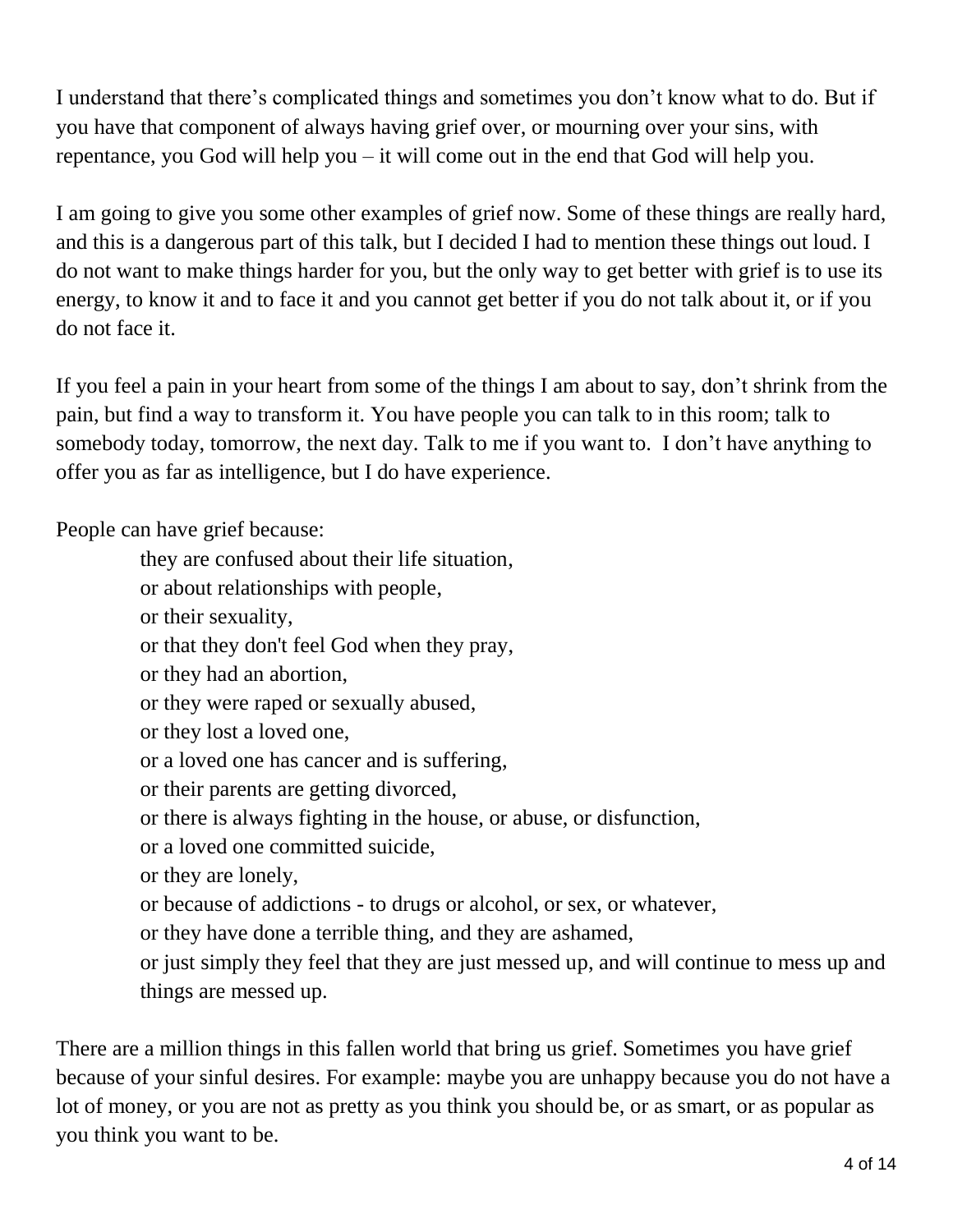No matter whether grief comes: if it is from our environment, or if it's from things that happen to us, or if it's from our own sins -- *it has energy*.

I can speak with authority about this because I have experienced grief.

From the time I became a Christian, I have lived with constant grief because I know that I was made to be like God and a lot of times I do not act like that that, and I get involved in stuff that I shouldn't get involved in, or think stuff that I shouldn't think.

That grief - and its energy - motivates me to pray and fast, and to do good stuff sometimes when I don't feel like doing it.

I've experienced another kind of grief that all the clergy here, and you also should feel.

This is when there are people who are not doing well and you want them to do better.

Somebody could have mental problems, spiritual problems, addictions, relationship problems, health problems, and they're not doing well. And you really care about them.

Feeling grief regarding people is what gives you energy to help them.

It does not matter if you are strong or weak, smart, or not so smart or you have it together or you don't have it together – none of that stuff matters – if you care about people and you feel grief when they suffer, then you must do something. Feeling that grief in a positive way will help you to do something.

I want to tell you **secret;** there are a lot of secrets in the Christian life. They are secrets not because they are hidden – they are in plain sight – they are secrets because most people don't **understand** them very well.

When you feel and you even **choose** to feel, or you even seek out the grief of others -- **your grief is less**.

Your suffering is less. Everybody in this room who is clergyman knows that to be true. And you should know it to in your life experience. When you seek out the grief of others, and try to help them, your grief is less.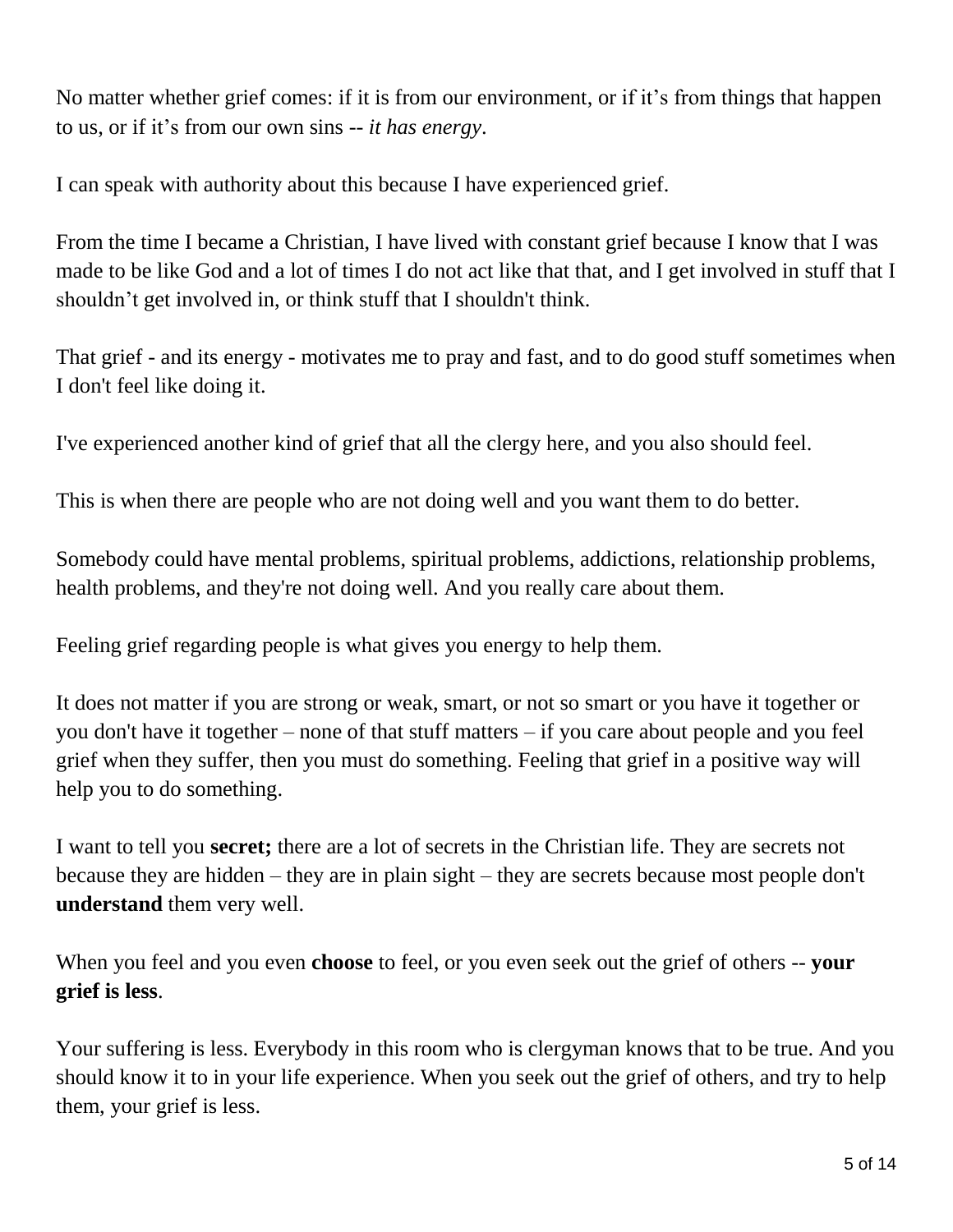Many of you are very young, and I am not telling you to be crusaders and help everybody there is about every problem, because you will surely tire yourself out and fail. But it's about opening your eyes, seeing the needs of others and responding, however you're able to.

Some of you know that I experienced deep grief this summer.

On June 11, my son Daniel, died. He was 20. He drowned in a river in Germany. He was on a college trip. He was doing something that was crazy at the end, before he was going to go to Czechoslovakia. Today, it is 200 days since his death and yes, I do keep track. There isn't a day that goes by that I don't think of my son 100 times and sometimes those thoughts are happy but I will admit to you that often times they are said are sad. But I also that I pray for my son multiple times in the day, formally and informally. So, when I think of him, I pray for him, but also formally. Don't fall into the trap that you should pray for somebody when you think of them, formal prayer is also critical, in dealing with in grief and in dealing with life in general. If

If I only thought about Daniel, and I did pray for him, then I would be ignoring the energy that is in my grief, and I guarantee you that I would be messed up.

Because of my son's death, I've kind of made a deal with him to collaborate with him. This is my way of giving meaning to his early death, which is very early, 20 years old, and using that energy that is in his death.

My grief has given me the energy to help others with similar kinds of grief, and worse. I very aggressively have told people about Daniel, and I started online called "Daniels list" – some of you are on it – it is a prayer list, it has people who have suffered great losses, it has those people who have died in sudden ways, and also people to pray for Daniel.

I pray for everyone on this list every day and commemorate them in every liturgy. Now, it's a long list, and sometimes I don't feel like doing it, but I do it. Sometimes it isn't exactly like angels are singing in heaven like I do, sometimes it feels pretty flat, but I do it. That's because of that energy, because I made him a promise, so I'm fulfilling my promise.

I've learned a lot about people who suffered sudden deaths of loved ones, including suicides there's a lot of them on that list. Because of my grief, I can understand their loss. I can be authentic when I talk to them, and I can be authentic when I pray for them. This is because of that **energy** - that is the **energy of God** - that is His **grace** - that is in my grief.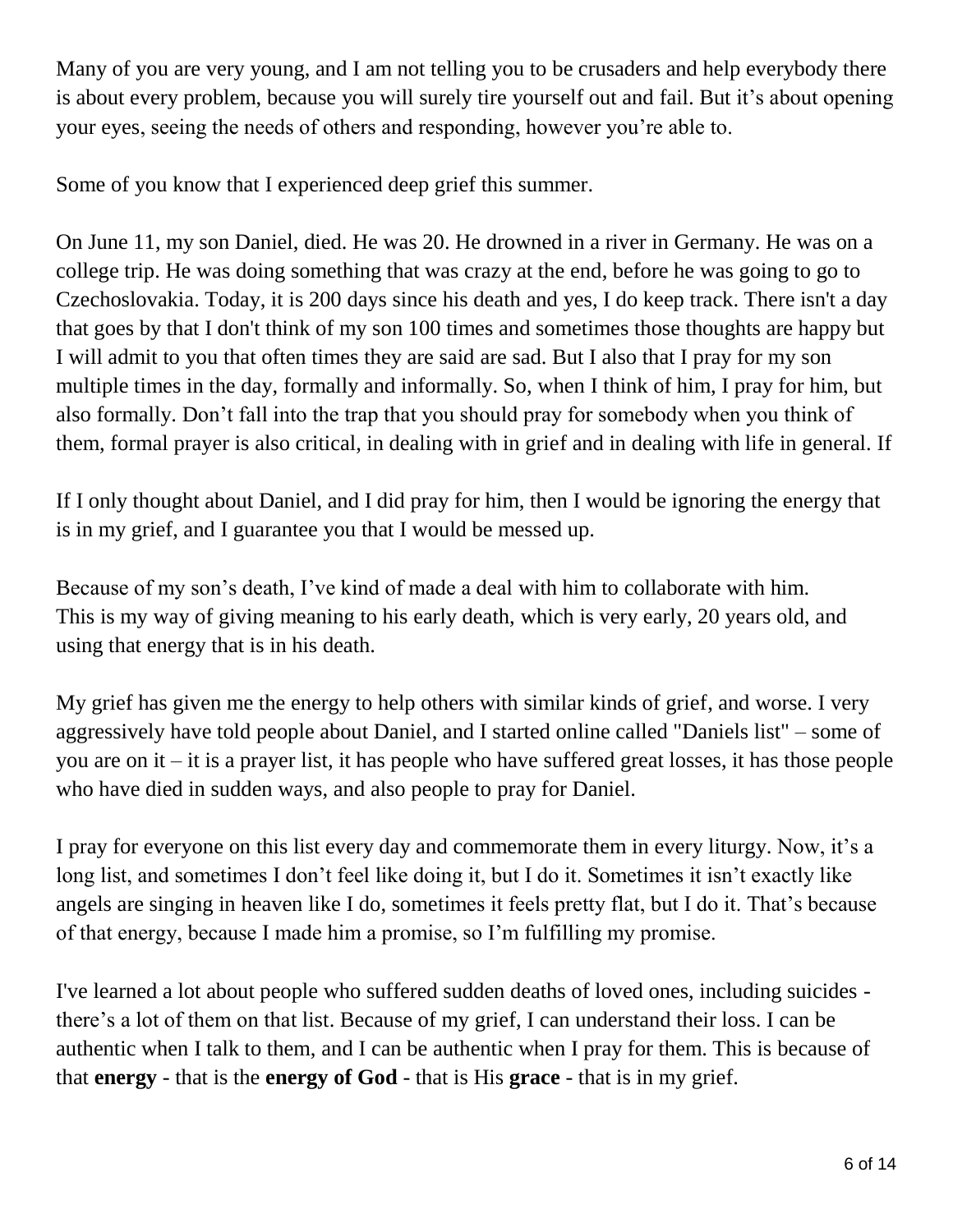I will tell you another personal story. Right after we finished Daniel's funeral, so still in the church, pounding the last peg in the coffin, and moments later, maybe five minutes later, I received a phone call from the fiancée of someone I take care of in the prison. He has given me permission to talk about him, and in fact, he's even told me to name names. His name is Ignatius, his son is David. 11 years old. 11 years old, and he had such pain of heart, that he hung himself. And he loved his dad. And he thought his dad might be getting out soon, but there was just too much pain, too much dysfunction.

#### Ignatius didn't know.

So, I was going to pray the Jesus prayer all the way down to bury my son. Is very that it monastery that is near us. We go visit him at least every month and celebrate the liturgy, my wife stays overnight, and then I come on Saturday morning and celebrate the liturgy, and go to my son's grave. So, I was going to say the Jesus prayer, which is sort of the thing to do, wanted to pray for him while we were going down. Why did pray for them during that time. I was on the phone, calling, getting permission to go down to the prison the next day, which is very out of the ordinary. On Saturday they do not want they do not want clergy to come, that's a family visitation day. Well, I got permission from the warden. Ignatius did not know what I was coming.

I went to the visitation room, I meet his fiancée and his sister. We are in this little anteroom were all the snack machines are. Now prison is not a place where people are up totally sad all the time and walk around like they are in Hell or anything, but is not a place for people jumping up and down the time either. In the visitation room, people are jumping up and down. There is this happiness, you can see it, you can taste it – it's all there. People are seeing each other for the first time in a while, smiles are everywhere, truly there is just this great happiness. But we were in this anteroom, and he was going to walk through all that happiness, and then he was going to see me. And when he saw me, he would know that I don't belong there, I was the canary in the coal mine, I was the Raven or the owl and a tree. And He saw me, any started to cry, all of us cried. We didn't say a word for 10 minutes, we just embraced and cried. And then we talked, and we told him the truth. It was a great blessing to be able to share someone's grief. It not me out. I went home and serve vigil in a daze, but it was right thing to do, going to see him.

There is energy in helping someone that has grief similar to yours. I think his is worse! It was good to get a prison in a couple years. His son is not there for him anymore. The things he would've done with his son he is never going to do.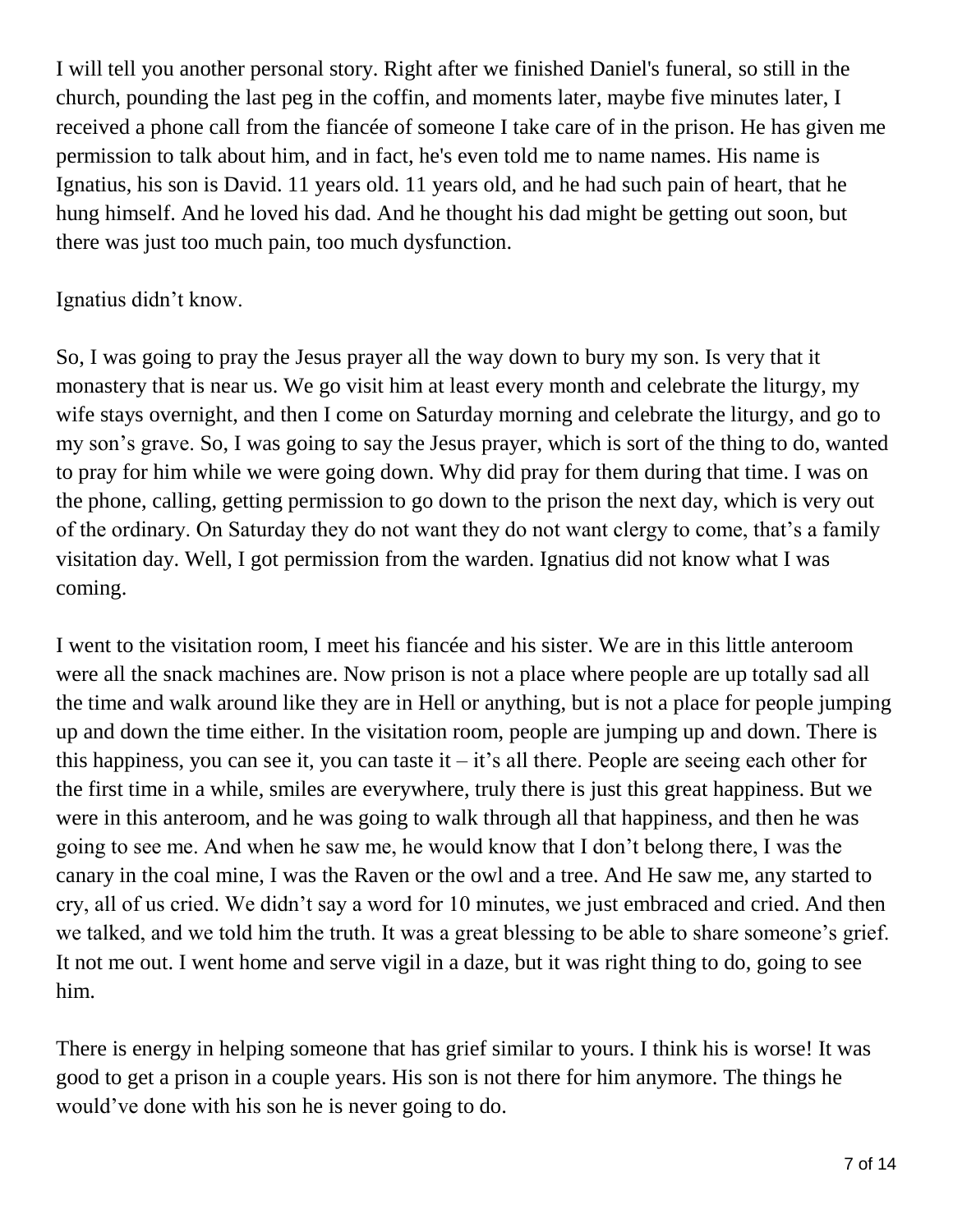But he's a really good man, and he has listened to me. He is using that energy in his grief. There's another man in prison. Ignatius is the kind of guy who is like a buddy of mine who talks about always going after the lambs with have bum legs, and so he does that too, and he found a man whose son died in a terrible way in an accident with criminal neglect following. The boy shouldn't have died, but he did. He came and he talked to Ignatius and me and the things that I said to him are like the things I'm saying to you and they were revolutionary to him. And, hopefully things are going to work out for him.

I think it would be a very good thing if you had something like Daniel's list. You could pray for people who've suffered great losses, or died suddenly or maybe they've they are suffering abuse or maybe people that have had abortions, or maybe people that have drug addictions, or whatever resonates in your heart, you put those people in your list, whether by name or just by general category. I have people that I pray for by general categories, about 50 different things, every day. So, I advise you to do something like that, because then you look outside yourself. And don't say, well my life is so terrible because of this and this and this, but rather that by the grace of God, God lives in my heart, and because of that my heart reaches out to others even those that I don't know. That's very important.

Now Since I'm a pastor I know that what I just said might've made some of you inwardly groan a little bit. The reason why is because A lot of you, and even most of you might have trouble doing any kind of consistent prayer. Most you have trouble especially praying for a list of people consistently. It's kind of dry; it's kind of hard to do. Maybe you pray for your immediate family. You must get over it. You need to get over not praying enough. You work at. You need to start doing better, there's just no other option.

If you start trying to do better, you will be so good at first. Maybe you will be terrible at it, but you will get better. But you won't get better if you won't try to get better.

I want to take a minute to tell you right now about how to talk to someone who has had a terrible loss. A lot of people have no idea how to do that and they are afraid to talk to someone. So, they often avoid it – because of, that's less face it, a little cowardice -- and they want to avoid the elephant that is in the room. Well I will tell you something, from my perspective, you can't surprise me by telling me something about Daniel. You can't make me think about him suddenly, that just won't happen, it's just not possible. Now when people are trying to avoid thinking about somebody that they've lost, or some source of grief, then sometimes people can fall to pieces when you mention someone to them, but that's because of them being dysfunctional in dealing with their grief.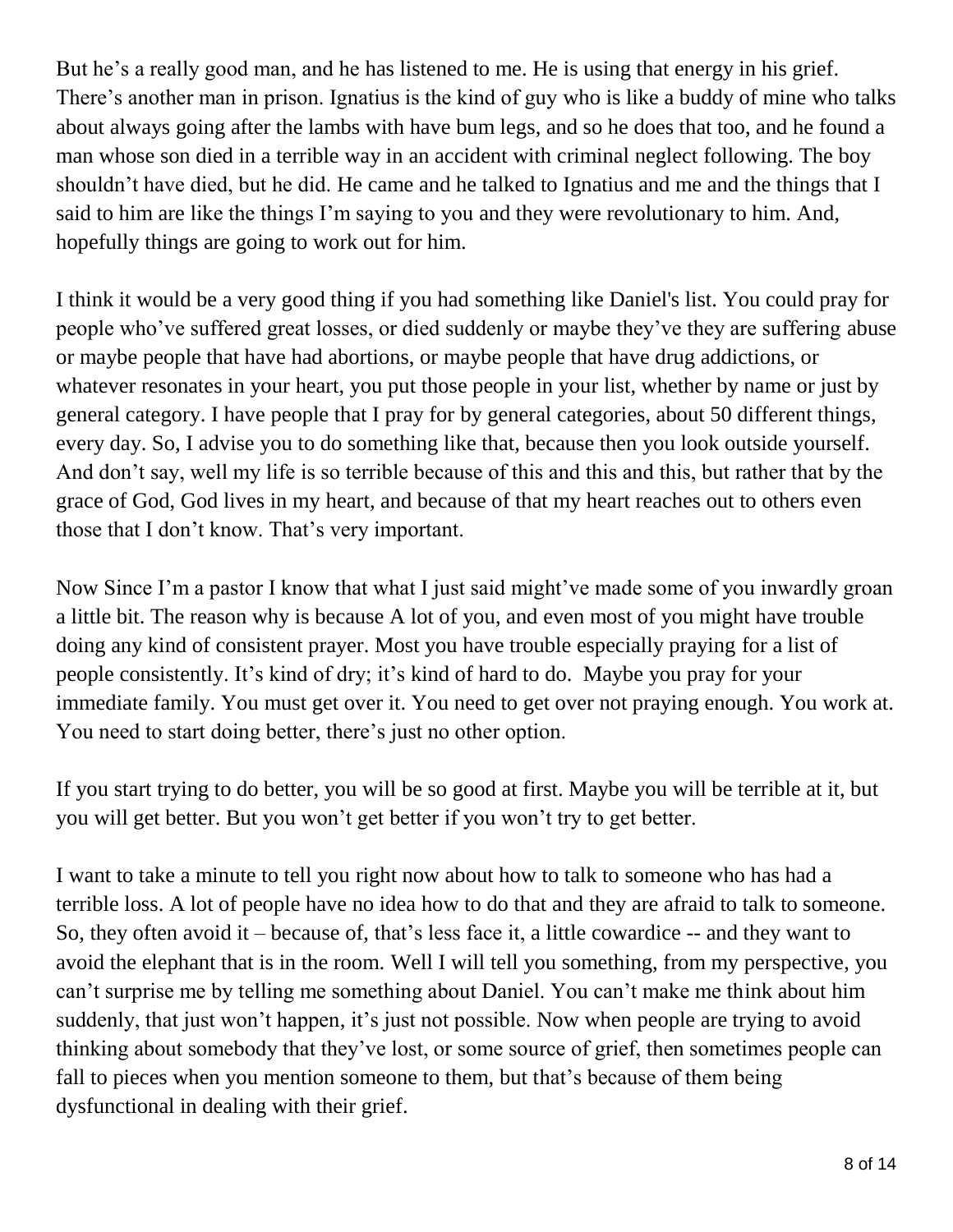So, don't be afraid to be empathetic with someone with their grief. But you don't necessarily need to say anything, you just need to be present. You just have to care. You just have to be there for them. You don't have to be witty, you don't have to come up with anything. Just feel. And if you pray for people, and pray about the terrible things in this world – God please help us not to have these terrible things – if you pray and you have that heart, then you won't be confused about what to do. You will just do it. Whether you say something, with the give someone a hug, whether you embrace them and cry for 10 minutes, whether you suggest that they talk to this person or that person, whatever happens, it will happen naturally. But you must really care first. So, don't be afraid of encountering someone who has grief. Just do the best to be there for them.

When I went down to see Ignatius, I didn't think anything, except to pray for him the whole way. I had no idea what I was going to do. It just happened.

You have this capacity. You know that this terrible stuff in this world. You know it is a terrible tragedy that this stuff is in the world. So, become accustomed to lamenting these tragedies and pray about these tragedies, even about people you don't know. Then you will know what to do.

Since helping Ignatius, I can really understand about energy in grief. These kinds of ideas have been percolating me for a long time. And I can see that I have something to give to people – such as Ignatius.

By the way it's a personal preference to me – it makes me crazy when people say "how are you doing now", or "how are you doing with the Nativity season. That's a hard question to answer, any day of the week. How I'm doing is that sometimes I am doing good, sometimes I'm doing not so good. I'm always fighting. I'm not just sitting around being miserable, and I am actively - not passively - waiting for the day when there is no sickness nor sorrow nor sighing, but life everlasting.

Now, because I feel the grief of losing a son in a sudden way, I understand when people have lost someone, especially in a sudden way. I am responsible for that knowledge, for that experience! I am responsible for that energy! That's why I pray for people that have lost their loved ones or died suddenly. If I didn't do that I wouldn't be using that energy that God has given me, which is his presence, his active, substantial, understood experienced presence in my life, and if I didn't do that I would be really messed up.

So, I am going to ask you, what are you doing with your grief.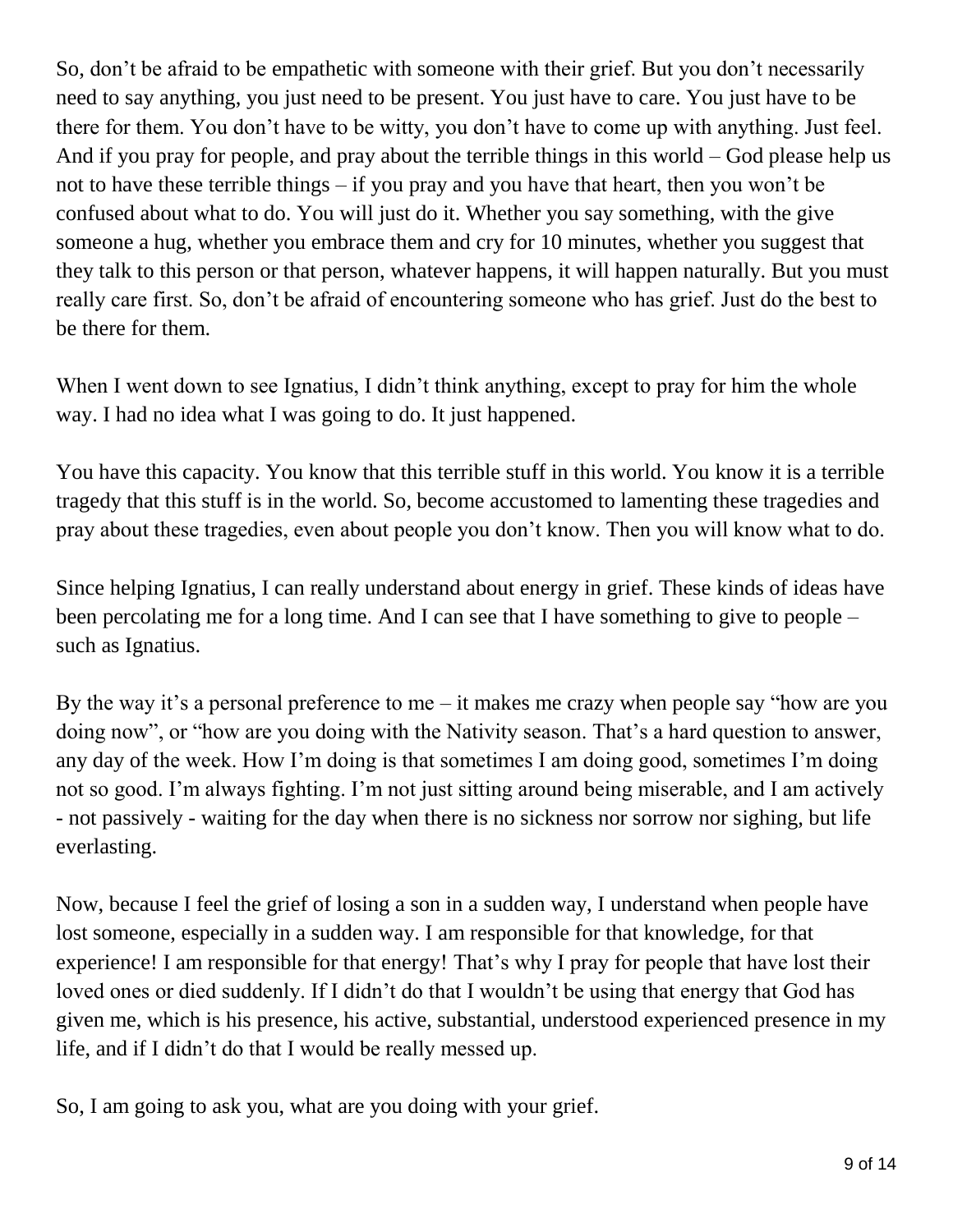Maybe things are hard at home, or you are confused about this or that, or one of your loved ones is a drug addict. What are you doing about it? What you'd better be doing, is using the energy that is in your grief to pray for them, or if the grief is regarding yourself for yourself. It always comes down to prayer. Prayer is the beginning, the middle and the end of everything you do. With prayer God sees that you're serious, and then He helps you to be creative. Prayer is not the only solution, but it is the only thing we can do to find a solution. There's a lot more to do than just pray for people, when you have grief regarding them, but it starts with prayer, and, as I said above, the middle is prayer, and the end is prayer. Without prayer, there is just sadness, there's just dissipation.

So, I hope this is not too theoretical for you. So, want to give to some practical examples.

I admit to you that it easier to be with someone has lost a son when you already lost a son. But even if you have not had a loss that is like the one whom you want to comfort, you should already know about grief and be able to empathize.

I hope this is not too theoretical for you. So, I want to give you a few practical examples.

I know somebody; her mother had two children, and she was the second. She found out later in life that her mother had had several abortions in between her oldest sister and her. She obsessed about this; she lamented about this. She wondered, "do I have brothers or sisters – which? – will I ever see them?" She was really messed up over this. And then she started to pray. She prayed for her mother, she prayed for her father, she prayed for others who had abortions. She prayed for those who are considering abortion. She prayed that she would see her brothers and sisters. And this has brought her peace, and she's not messed up anymore, she's not obsessed anymore. She continues to pray in this way.

If your parents are going through a divorce or have been divorced, or there's fights in the house or whatever else, you have grief about it, and this will tear you up, and be of no use whatsoever, to you unless less you pray for everybody involved, even if you are mad at them – actually especially if you are mad at them. Once you are mad at, pray for first, pray for the most. The ones that have hurt you the most, pray for the most. Absolutely, God will help you to look to yourself and maybe there our other things He will show you to do.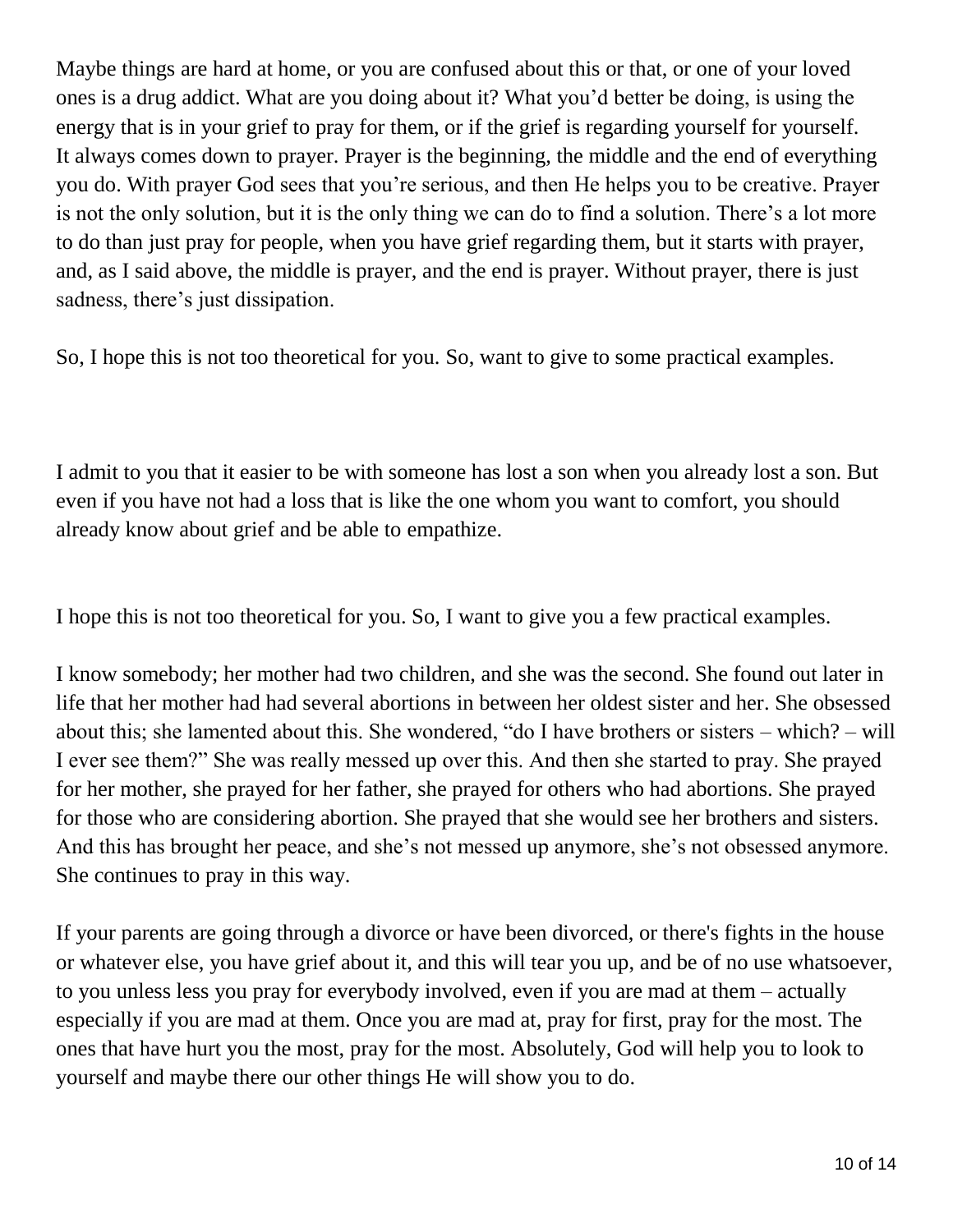So, no matter what your grief, other people are going through the same thing. I have a prayer list of people to prove it.

# A fundamental principle is this: **if something gives you grief, pray for others who have the same grief.**

Do you have grief because you are lonely? Pray for lonely people. Grief because you lost your virginity, pray for those who have lost their virginity. Grief because you've mess something up? Pray for the people who have messed things up. That is very important.

I have known a lot of drug addicts in my day. Pretty much every single one of them grieves over lost time. Sometimes they become obsessed over lost time, and they make poor decisions because of that because they are trying to do things too fast. Now if they used that grief over the lost time, in a productive way, they can become a force for good.

They can be like that first son – we are like that first son, or we had better be like that first son, don't be like the second son. The person when his father said go work in my vineyard and said I'm not going. But later on, he repented and went. The second son said I'm going to go but he didn't go. Regarding the one repented and worked, it is said of him that he did the will of his father. We are like that son. We don't do stuff, and then, hopefully, we start to do it.

If you mess something up, or something is messed up, you can do something to un–mess it up. Or you can stew about it, or you can just grieve without purpose, or you can have dysfunctional behaviors because of it – it is your choice. It's not wrong to lament over lost time, to be ashamed over something you did, or to lament over any loss – it's not wrong to do that. It's wrong to do that and do nothing else.

Here's an incredible example of a woman I know who took the energy that is in her grief and made it into something profoundly powerful. She is a Hindu; her name is Pritt. She was living with her mother and father and brother. Her brother was mentally ill and she came home one day and there was blood everywhere. He had killed his mother and father and himself. She came home to that. It was crushing to her. What would she do? Well, she decided she had to do something with the pain inside of her. She had some skills, and so decided to help indigent people a neighborhood with home repairs. And because of the kind of work she did, she worked for FEMA for a while, she knew how to read mobilize resources. She started eight years ago with 12 people, and this October I was one of the workers and there were 200 people. Besides this she does clothing drives and food drives. Before we begin the work, she talks about her experience. Sometimes she cries. But there is energy in this woman. There's a certain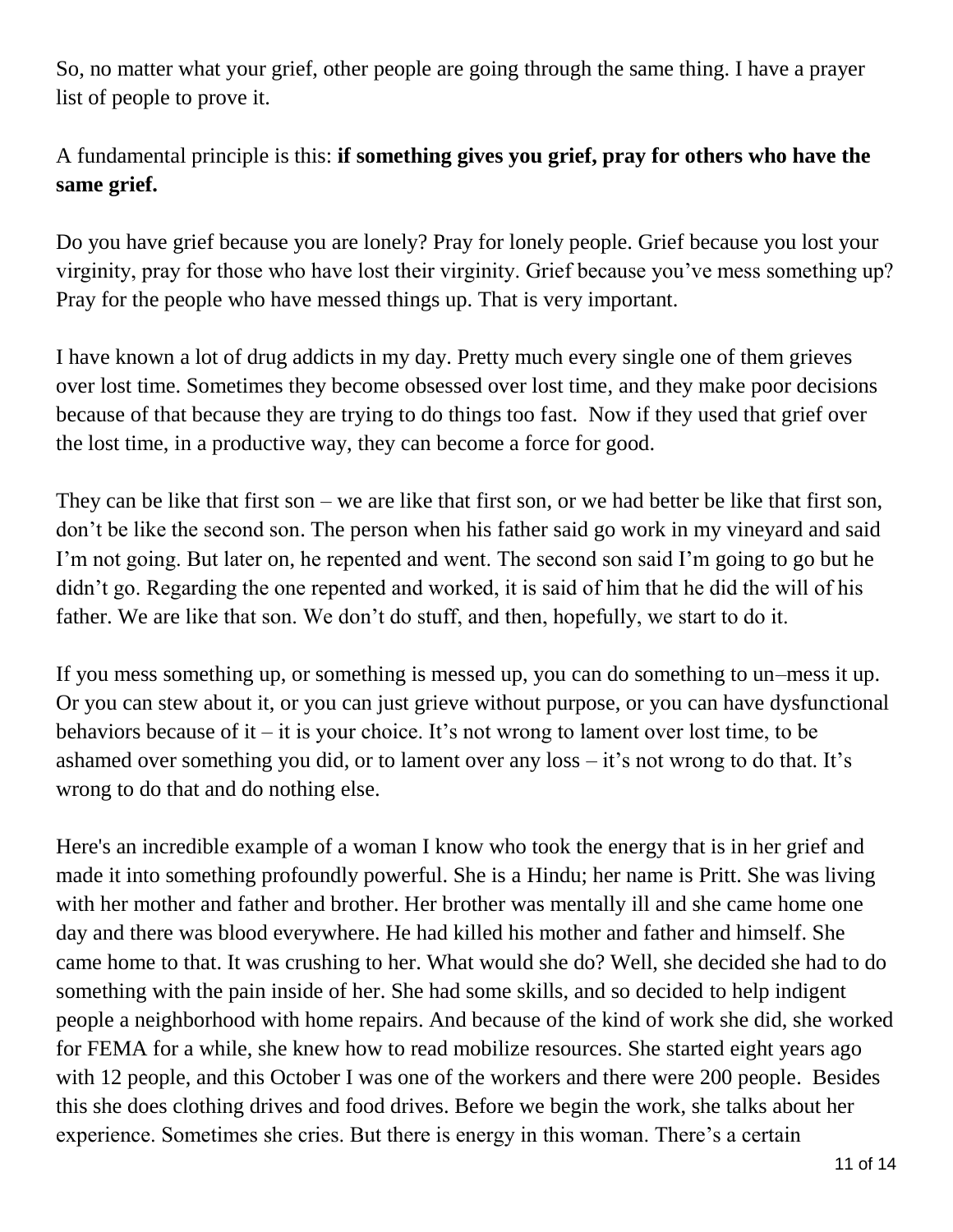gracefulness in her, there's a strength in her. She experienced having terrible, and she did something about her pain.

By the way the name of the organization is "Our Seva". This is a Hindu word; it basically means "selfless service" and has with in it the idea of thanksgiving. Now is a Hindu world, but it's surely a Christian concept is in it? To have selfless service out of Thanksgiving? Because your parents died? Yes, that's what she does.

You don't need to be talented, or have special skills, or be intelligent, or anything -- to utilize the energy that is in your grief. All you need to do is try.

Hopefully you all know the prayer that the priest says at panikhidas. I say that prayer at least four times a day. You should understand this prayer, because it talks about the end of grief.

Here's the part that I want you to brand in your heart. Remember this. I don't mean with your head. I don't mean, write it down and remember all the words. I mean remember what it means in your heart. This is what we are praying for people.

# **"give rest of the souls of thy servants, a place of light, place of green pasture a place of repose whence all sickness and sorrow and sighing are fled away."**

Imagine how many times that prayer has been said! It's been prayed by saints, it's been prayed by sinners. Maybe it's been prayed, a million trillion times. God hears prayers that are pleasing to Him. This prayer is certainly pleasing to Him.

Do you understand it? Did you hear it? When God answers this prayer, that means especially that, the sorrow and sighing, that is the grief that occurred in this world will no longer give them pain in the next. Now I don't know, I've never been able to discern this, never read anything that's told me, maybe we don't remember it, or maybe remember it like a mother remembers the pain when she gives birth to a child. It doesn't give her any sorrow that she felt that pain.

That's was going to happen for those who are in registers. No pain, no sorrow, no sighing. The could happen to you Christian. It could happen to those you praying for.

All my life, even if I live to be 90, I will still think of my son and will feel pain. I'm still waiting to see him again. I'm still hoping that he's okay. In the next life there won't be any sorrow or sighing, there will be none of that. So, the grief that I have, if I continue to do something right, will all be gone.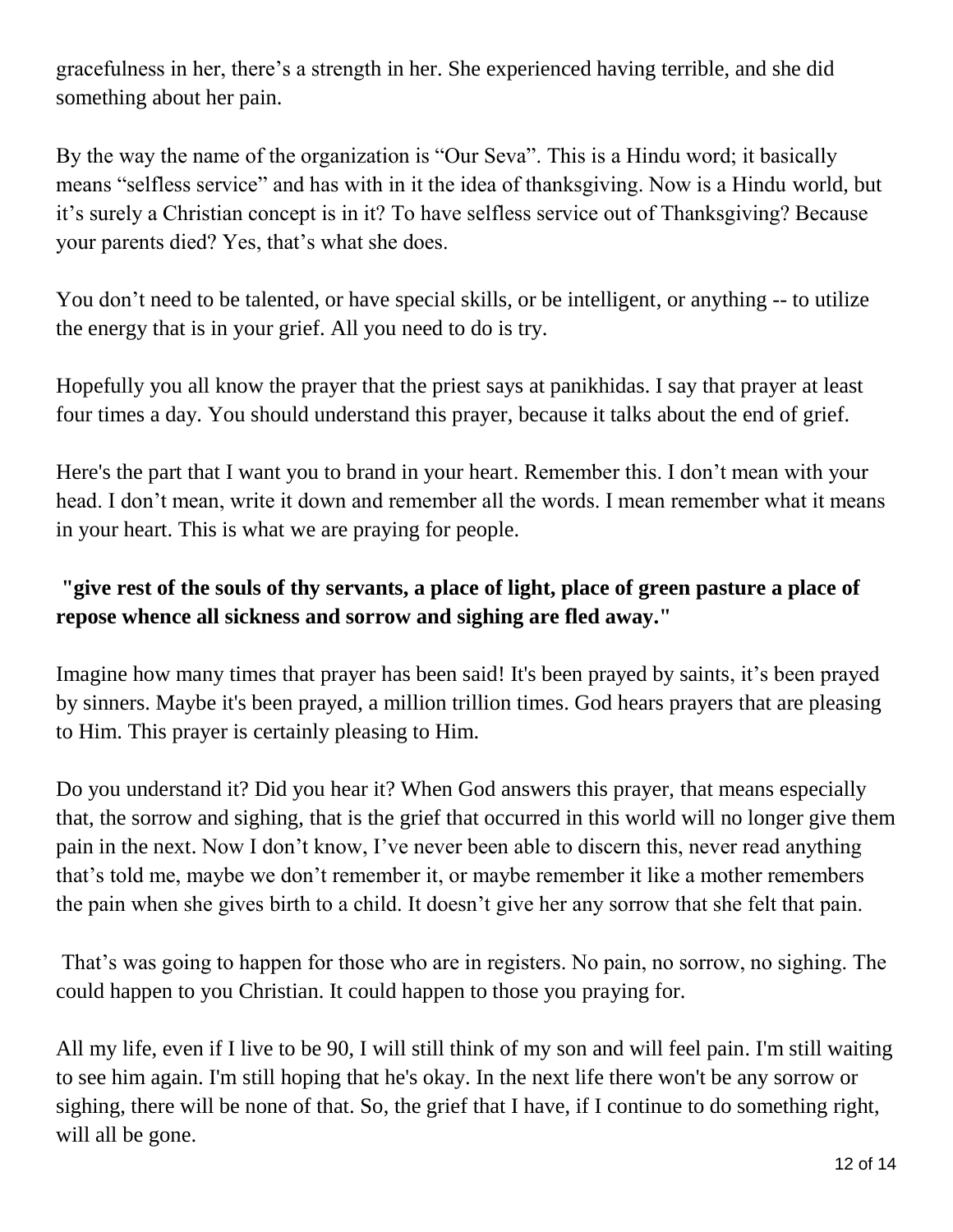That's of course only if I am with the righteous, and you too. If you're not with the righteous, if you're not with the blessed, if you haven't struggled to follow God and have abandoned God, then your grief stays. The promise of this prayer, gives me energy. Not only for my son, but for some of the people that are hurting and so many terrible ways. So, I'm waiting for the day when I don't have any sorrow or sighing – over what goes on in the world over the weaknesses of sins of my friends my loved ones or my own weaknesses. This is the time for sorrow and sighing. The time this world. This is the time to harness the energy that is in sorrow and sighing.

Here is a letter I received recently from someone. I have received a thousand letters regarding Daniel. This is the characteristic one.

"Dear Priest Seraphim, I have learned about your loss only today. Please accept my sincere condolences. I believe that losses and hardships bring us to closer encounter with Christ; and thus, I would ask you to pray for me and for all us because you have come closer to Him, and closer to him than any of us. May Christ always keep you strong for us. My name is Ragy, and I am a Coptic Orthodox from Egypt."

So, now I pray for Ragy - after all he just ordered me to do so. How dare I not do it! I don't have any option, so I pray for him. Actually, I choose not to have an option. I hope you choose not to have option sometimes too. Only God knows where this will lead, for Ragy and for me.

By the way, Ragy is correct. Losses and hardships do lead you to a closer encounter with Christ.

If we have the strength, we should not consider any "loss" to actually be a loss but rather an avenue by which God's grace comes to us in a more substantial way.

I want to tell you solemnly something that I said within days of learning of Daniel's death. If somehow an Archangel came down from heaven and spoke to my sinful self and I somehow knew that it was not a demonic delusion, and that angel said to me: "Seraphim you can take it all back for you and it can be as if Daniel had never died" -- **I would decline**.

It is very dangerous to refuse a gift God is given you. Don't do it. I know for many of you that have grief, and you don't consider it to be a gift, and you might even be angry at me for saying that it is a gift. But everything God does for us, or even allows for us is a gift. It's all a gift from God, it's all in his providence, everything works to the good for those are called according to His purpose.